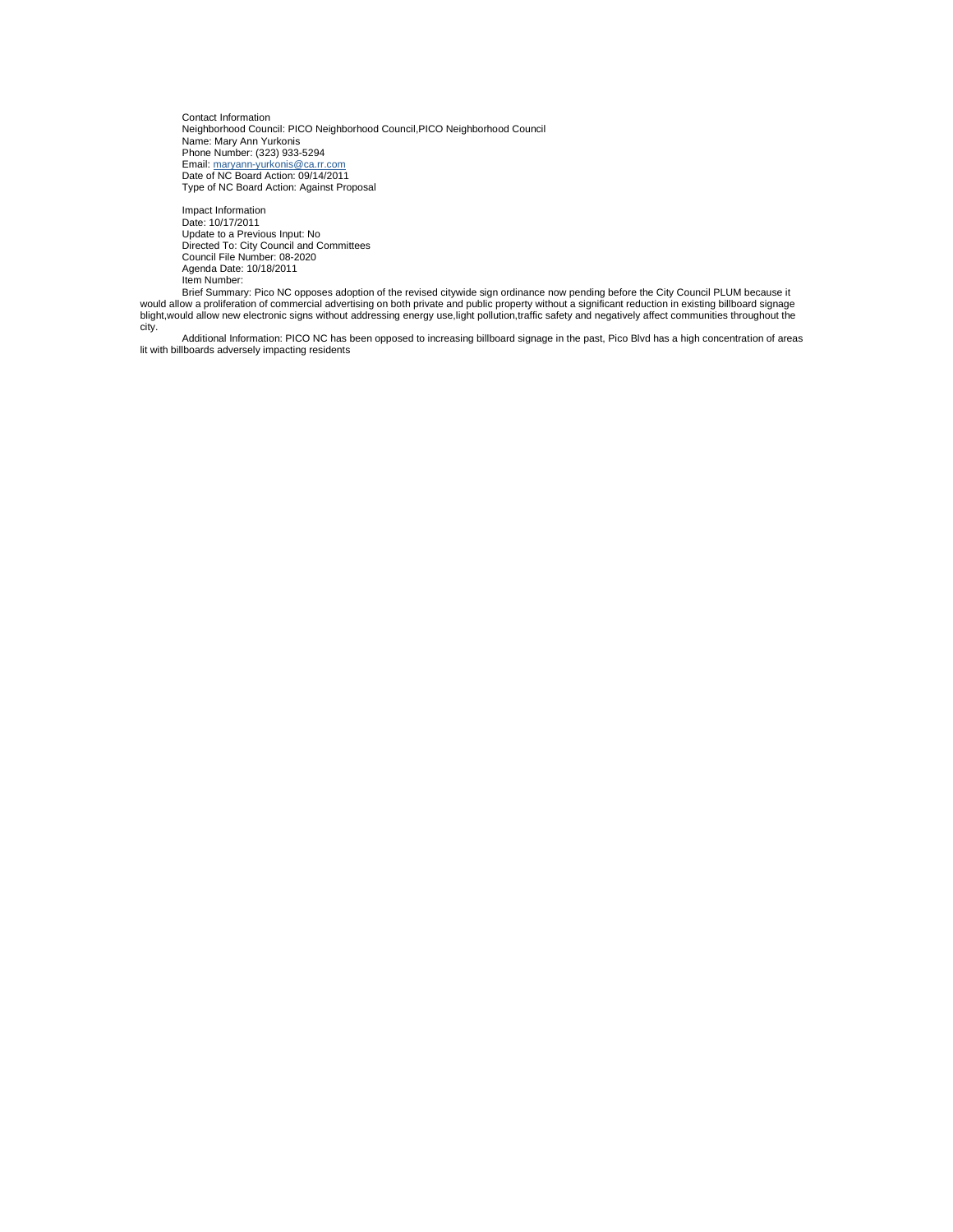# *Draft for Review*

# **BOARD OF DIRECTORS MEETING PICO NEIGHBORHOOD COUNCIL**

*September 14, 2011 7:00 – 9:00 PM* Saturn Elementary School Auditorium 5360 Saturn Street; Los Angeles, CA 90019

Chair Yurkonis called the meeting to order at 7:08 p.m. at the Saturn Elementary School in Los Angeles, California. Those in attendance and constituting a quorum at 7:26 were:

Present: Mary Ann Yurkonis, Claudia Bayard, Ron Geiger, Scott McNeely, Lloyd Robinson, Adam Pergament, Rayna Saslove, Camille Bettis, Carmen Salandong, Margo Hobbs, Donna Bradley, Donna Benton, Sue Beidleman, Dana Benton, Marilouise Morgan

Alternate: Ostralia Matthew for Ron Smith

Absent: Nikki Legesse, Melissa Patrick, and Teresa Dahl

Guests: Liz Carlin from Herb Wesson's office.

#### *New Business*:

Correct e-mails for DONE. Yurkonis informed Board members DONE should use emails off the website based on current position holder.

## *Public Comment*

Liz Carlin announced September 24<sup>th</sup> "Shred It Event and Recycling Event" at their district office. Donna Chaznoff, resident of Carthay Square area, discussed the issue of a variance for her neighbor's property that she opposes. The appeal has been denied at Koretz's office. PNC advised her to directly contact Koretz's office regarding the issue.

## *Approval of Minutes from August 10 Meeting*

MOTION by Robinson to approve July and August minutes based on amendments. 16 in favor and 2 abstained. Motion passed.

## *Vacant Board Positions: Education, Religious/Social Services, Chaps, and Employee*

Allison Diamant, candidate for the Religious/Social Services position, lives in the Mar Vista area and is a member of the BCC (Beth Chayim Chadashim).

MOTION by Morgan to appoint Diamant to the position of Relgious/Social Services on the Board. 17 in favor and 1 abstention. Motion passed Diamant joined the Board.

The Education, Chaps, and Employee positions are still available. Draft---------------------------------Draft-------------------------Draft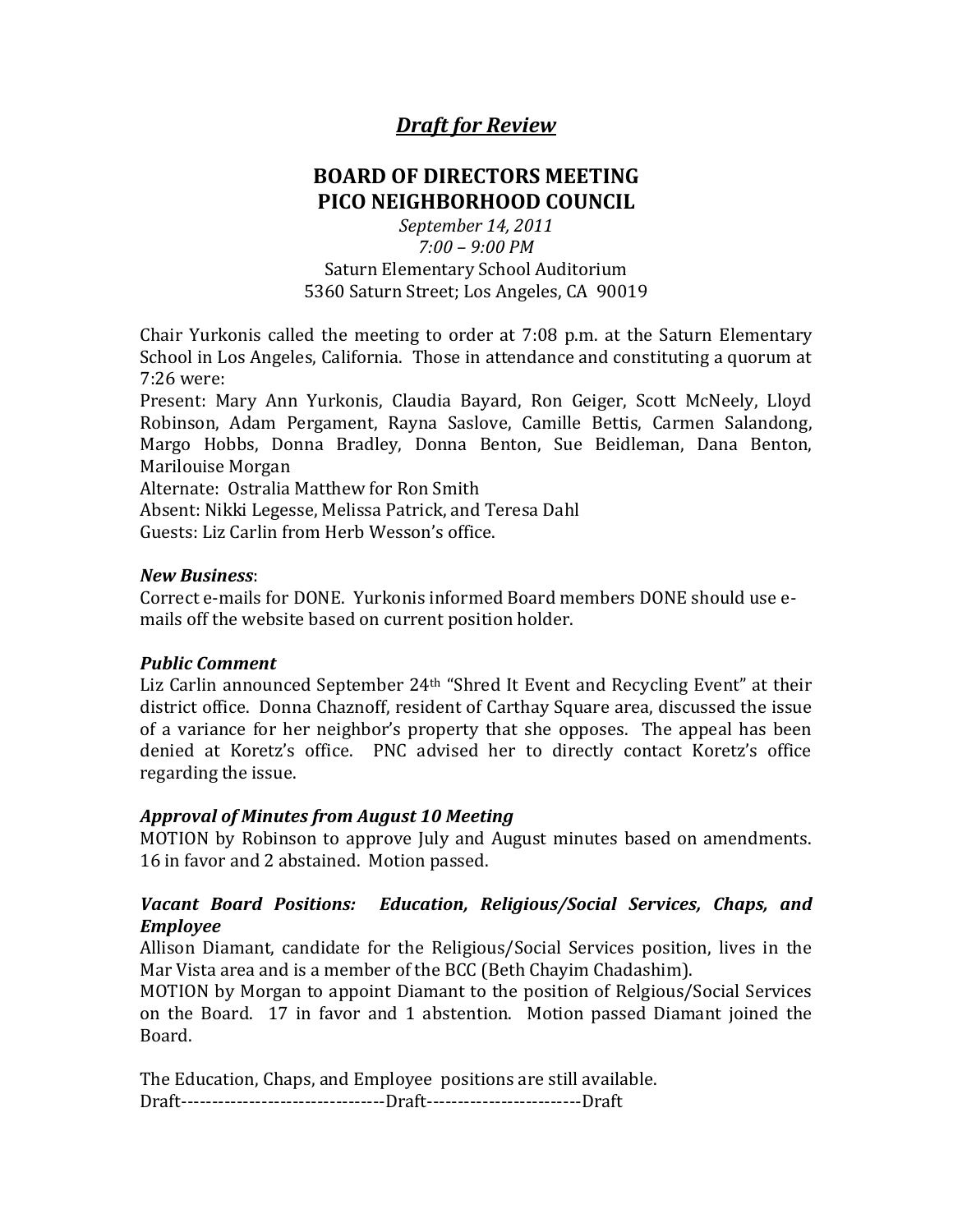Draft----------------------------Draft-------------------------Draft

## *New Business*

- A. Public Records Request for Minutes: A local newspaper wanted copy of the Meeting Minutes. City Attorney does not want to release draft versions, only finalized approved versions.
- B. Outreach Committee: Geiger reported that the bags came in and pleased with the look. Committee is going to give the bags out at community events and where PNC is present. New logo is being put on business cards and letterhead.
	- a. Business cards: Two-sided with map of neighborhood association and messaging with members name and position.
	- b. New Mast Head: Vertical option is catching. Yurkonis felt logo was too big and no room to write. Bettis suggested making it smaller. Geiger is going to take it back to designer to reformat.
	- c. Email Signature: Purpose is to expand the brand so you can sign with this signature/logo. Helps promote PNC and appear more organized.
	- d. Mailing Labels: Logo for mailing labels.
	- e. Brochure: More like a stiff two-sided card with back information. Choice between "You Have the Power" or "You Have the Voice". Majority chose "You Have the Voice".

All items will be processed; except for letterhead will be revised. A budget will be submitted for these items.

Outreach Committee also discussed this year's plans and events:

- To activate non-active associations that need help to get more participation to get a representative.
- Smaller events such as organized walks on blocks not active.
- For events, there needs to be a needs based survey. Then they can have the outreach information and target.
- Small seminars with themes and invite public and invite specialists to speak on topics.
- Bigger business event in spring. Enlist business to have fair/bazaar.
- Have PNC logo on toys. Donation bins for neighbors to participate. Thinking of approaching companies to donate. Last year \$2,000 was spent on 400 kids.
- Tom Bradley Center Turkey Giveaway: Outreach Committee supports it as a charitable event. Fresh and Easy, Ralph's and Vons give close to cost of turkeys. Because of budget decrease, there is a smaller amount for this year's program. Also, an idea of a community garden to help the community's food needs was suggested and to see what other public land is available for gardening space. Last year, there were more families that came to get a turkey than were available. There are 2,000 people on the list. There was a suggestion of a turkey lottery to select recipients.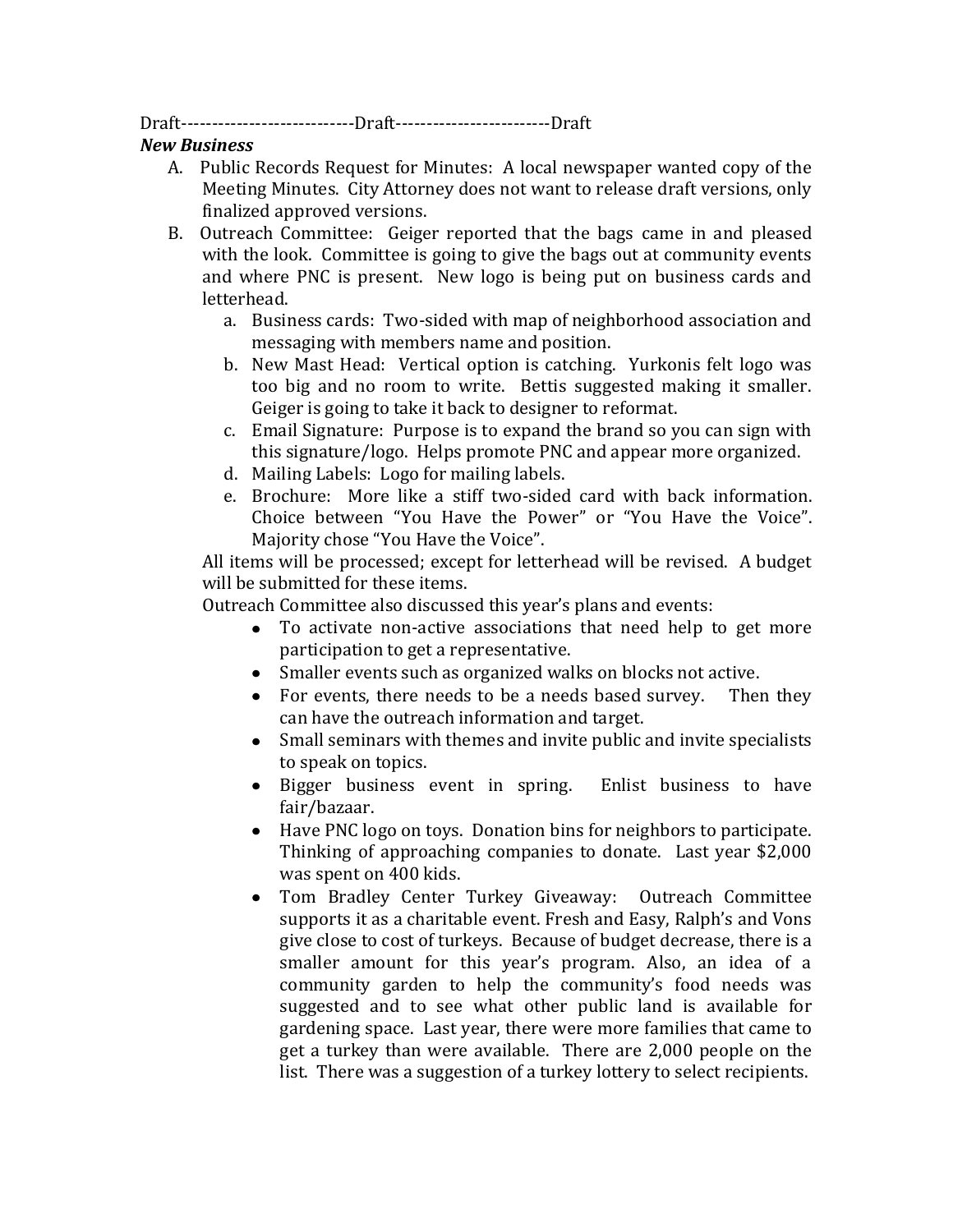Draft-----------------------------------Draft

MOTION by Morgan to allocate up to \$3,000 for Turkey Give Away with formation of task force committee to present three bids. 14 in favor and 3 opposed. Motion passed.

- C. Neighborhood Council Congress: Seven have signed up to attend. There will be an ethics session there.
- D. Billboard issue: PNC traditionally opposed because of variances and lumination. Pico Boulevard most lit area with billboards. There is a Planning and Land Use Committee on October 18. Board wants to fight not to increase billboards.

MOTION by McNeely to resupport previous resolution with the following "Pico Neighborhood Council opposes adoption of the revised citywide sign ordinance now pending before the City Council Planning and Land Use Management committee because it would allow a proliferation of commercial advertising on both private and public property without a significant reduction in existing billboard signage blight, and would allow new electronic signage without addressing energy use, light pollution, traffic safety and other issues that could negatively affect communities throughout the city." Motion passed unanimously.

## *Old Business: Bylaws update, Board Member Training*

DONE has bylaws in form they accepted. They will respond in a few months. Each Board Member has to take an ethics exam by 90 days after being appointed to the Board. Yurkonis reviewed those who have and have not completed training.

## *Financial Report*

A) Funding Requests: Tree Planting Event October 22 funding request is now \$600. Event will be held at 1298 S. Sycamore in the Wilshire Highland area 8:30 – 12 noon. 19 parkway trees will be planted and taking care of 10. Budget is for tools, buckets, signage, food, and drinks for 50 participants. Trees are free. City is giving free fruit trees. LACC doing stump removal.

MOTION by McNeely to approve funding. 11 in favor and 4 abstentions. Motion passed.

B) July and August Credit Card Statements: Returning the toner because copier was not able to be purchased. Some expenses coming out of this year's budget because the deadline was missed on last year's budget.

MOTION by Robinson to approve statement. Unanimously passed.

C) Financial Reports and Reform Suggestions: Due to time, deferred to next meeting.

## *Announcements*

Baynard announced the Pumpkin Race on October 30th at Pickfair Village. Taste of Seoul Saturday, October 15th. Neighborhood Councils has a booth and Yurkonis is